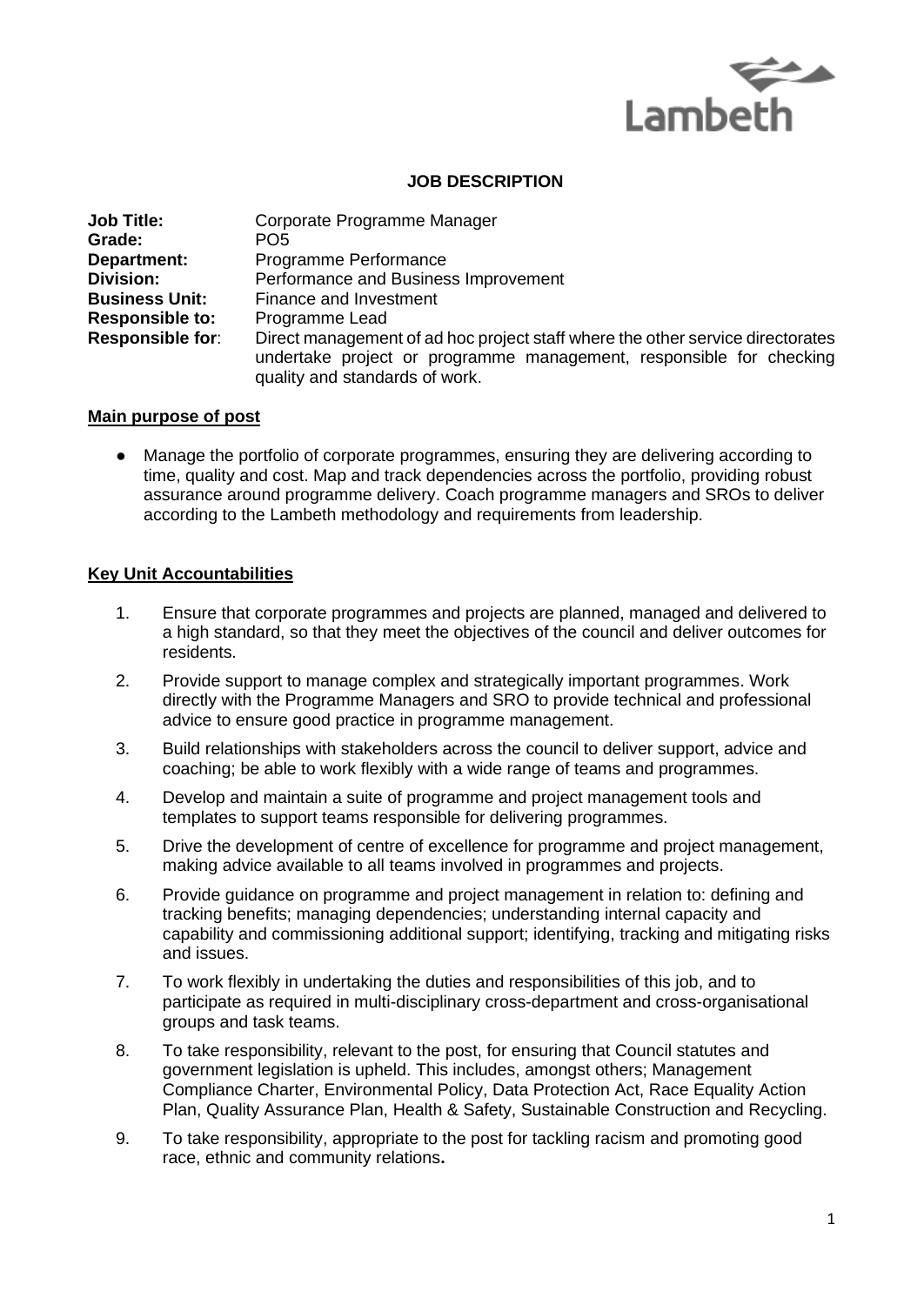

 $\overline{\phantom{a}}$ 

## **PERSON SPECIFICATION Corporate Programme Manager PO5**

| marked Application (A)                                       |                | It is essential that in your written supporting statement you give evidence<br>or examples of your proven experience in each of the short-listing criteria                                                                                                                  |                                        |
|--------------------------------------------------------------|----------------|-----------------------------------------------------------------------------------------------------------------------------------------------------------------------------------------------------------------------------------------------------------------------------|----------------------------------------|
|                                                              |                | You should expect that all areas listed below will be assessed as part of<br>the interview and assessment process should you be shortlisted.                                                                                                                                | <b>Shortlisting</b><br><b>Criteria</b> |
| application form.                                            |                | If you are applying under the Disability Confident scheme, you will need to<br>give evidence or examples of your proven experience in the areas marked<br>with a "Tick" $(\checkmark)$ on the person specification when you complete the                                    |                                        |
| <b>B</b> disability<br><b>B</b> confident<br><b>EMPLOYER</b> |                |                                                                                                                                                                                                                                                                             |                                        |
|                                                              |                | Disability Confident is a scheme that is designed to help you recruit and retain disabled people<br>and people with health conditions for their skills and talent. If the candidate meets all the<br>essential role criteria - a guaranteed interview should be undertaken. |                                        |
| Qualification                                                | Q <sub>1</sub> | Educated to degree level and / or a relevant<br>professional qualification                                                                                                                                                                                                  | $\checkmark$ A                         |
|                                                              | Q2             | Evidence of continued professional<br>development                                                                                                                                                                                                                           |                                        |
| <b>Key Knowledge</b>                                         | K <sub>1</sub> | Knowledge of current issues affecting local<br>authorities                                                                                                                                                                                                                  |                                        |
|                                                              | K <sub>2</sub> | Substantial knowledge of programme<br>management methodologies, including risk,<br>issue and benefit management                                                                                                                                                             | $\checkmark$ A                         |
|                                                              | K <sub>3</sub> | Coaching and mentoring methodologies and<br>techniques to support senior officers<br>delivering programmes                                                                                                                                                                  | $\checkmark$ A                         |
|                                                              | K4             | Substantial knowledge of the tools and<br>templates which would support programme<br>managers to deliver to time, cost and quality                                                                                                                                          | $\checkmark$ A                         |
|                                                              | K <sub>5</sub> | Substantial knowledge of programme<br>management techniques                                                                                                                                                                                                                 |                                        |
|                                                              | K <sub>6</sub> | Experience of working in highly complex and<br>political environments                                                                                                                                                                                                       |                                        |
| <b>Relevant</b><br><b>Experience</b>                         | E1             | Working flexibly and ensuring work flow and<br>allocation of resources meets priority<br>demands                                                                                                                                                                            |                                        |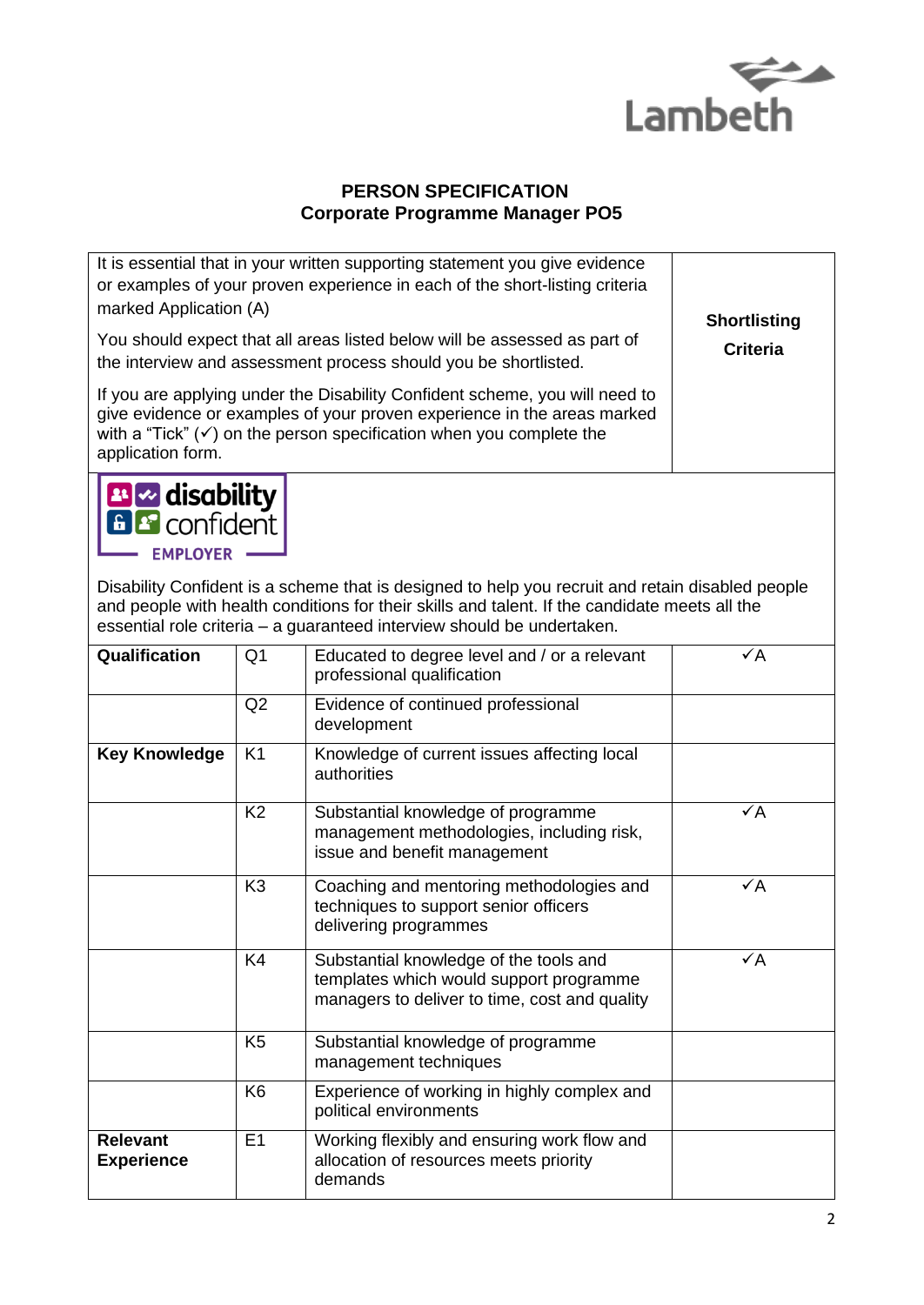| ns | ⁄ Δ |
|----|-----|

|                   | E <sub>2</sub> | Proven track record of building relationships<br>and working in partnership with a wide range<br>of individuals, including those at a senior level<br>and in other organisations                                                     | $\sqrt{A}$     |
|-------------------|----------------|--------------------------------------------------------------------------------------------------------------------------------------------------------------------------------------------------------------------------------------|----------------|
|                   | E <sub>3</sub> | Experience of working within or developing a<br>professional team focussing on driving<br>continuous improvement in programme<br>performance                                                                                         |                |
|                   | E4             | Experience of coaching senior officers to<br>manage programmes to deliver benefits                                                                                                                                                   |                |
|                   | E <sub>5</sub> | Experience of developing programme<br>management tools and templates to support<br>teams                                                                                                                                             |                |
| Core              |                | <b>Focuses on People</b>                                                                                                                                                                                                             |                |
| <b>Behaviours</b> |                | Is about considering the people who our work<br>affects, internally and externally. It's about<br>treating people fairly and improving the lives<br>of those we impact. It's about ensuring we<br>have the right processes in place. |                |
|                   |                | Providing support, advice and<br>guidance                                                                                                                                                                                            |                |
|                   |                | Being open, flexible and available                                                                                                                                                                                                   |                |
|                   |                | <b>Takes Ownership</b>                                                                                                                                                                                                               |                |
|                   |                | Is about being proactive and owning our<br>personal objectives. It's about seizing<br>opportunities, driving excellence, engaging<br>with the council's objectives, and furthering<br>our professional development.                  |                |
|                   |                | Working with teams and service areas<br>to achieve positive outcomes and<br>develop personal capabilities                                                                                                                            |                |
|                   |                | Going the extra mile, valuing success,<br>being proactive and knowledgeable<br>and taking the initiative                                                                                                                             |                |
|                   |                | <b>Works Collaboratively</b>                                                                                                                                                                                                         |                |
|                   |                | Is about helping each other, developing<br>relationships, and understanding other<br>people's roles. It's about working together<br>with colleagues, partners, and customers to<br>earn their respect, and get the best results.     |                |
|                   |                | Sharing information, best practice and<br>ideas with relevant networks and<br>groups                                                                                                                                                 |                |
|                   |                | <b>Communicates Effectively</b>                                                                                                                                                                                                      | $\checkmark$ A |
|                   |                | Is about how we talk, write and engage with<br>others. It's about using simple, clear, and                                                                                                                                           |                |